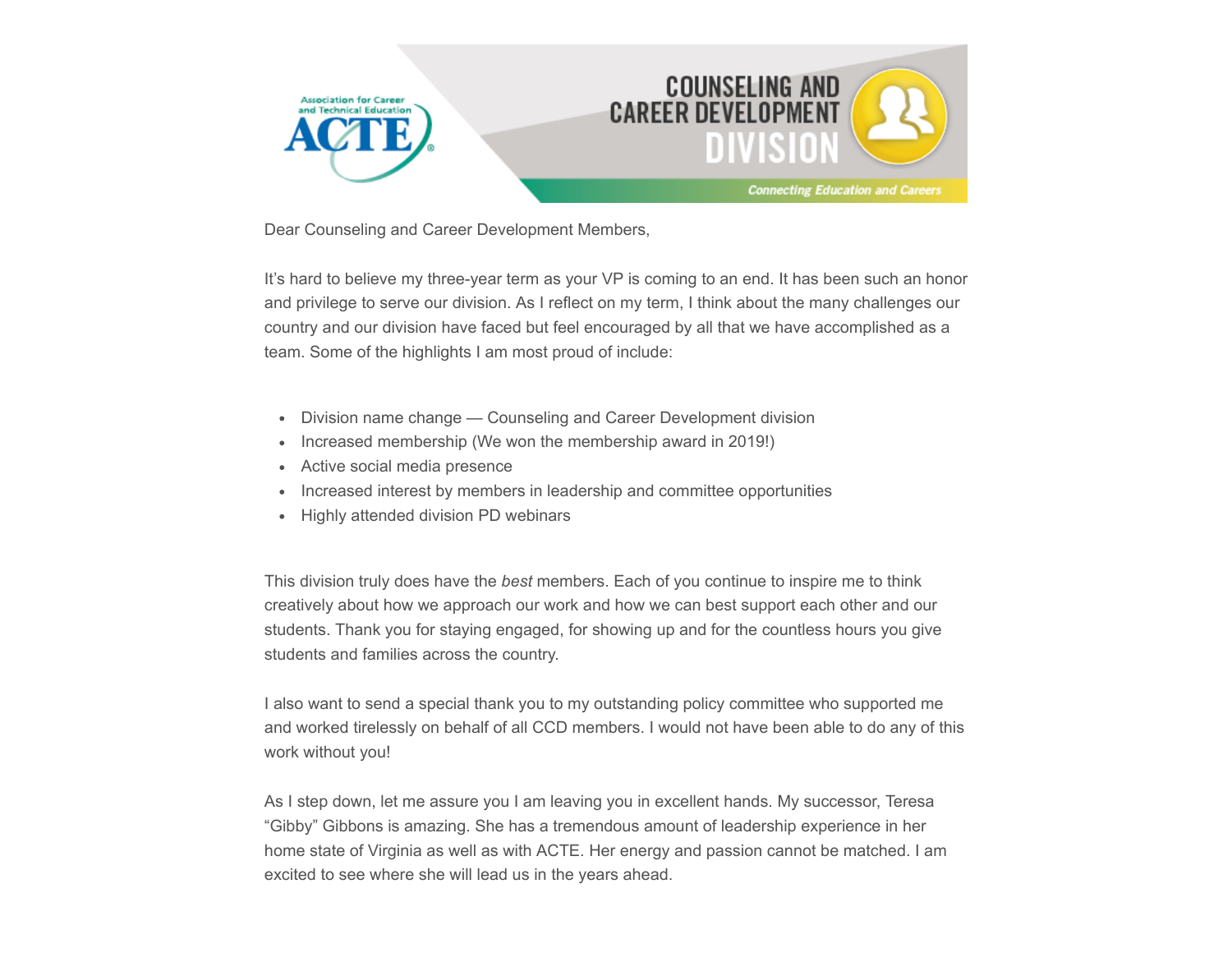I hope each of you will take some time this summer to rest and rejuvenate. I know I'm looking forward to traveling again and seeing loved ones. It's been a long year, and we all need more time for the things that bring us joy. I look forward to seeing everyone again soon at future ACTE events!

Investing together,

Nicole



## ACTE Releases Report on CTE During and After COVID-19

While COVID-19 has led to many challenges for career and technical education (CTE), the pandemic has also created opportunities for innovation in CTE program delivery. ACTE's latest publication, *Highquality CTE During COVID-19: Challenges and Innovations*, generously sponsored by [MajorClarity](https://majorclarity.com/), describes these challenges, shares examples of innovative practices, and provides recommendations for how CTE leaders can better prepare the post-COVID-19 workforce and embrace lessons learned during the pandemic.

**[Read more](https://ctepolicywatch.acteonline.org/2021/03/acte-releases-report-on-cte-during-and-after-covid-19.html)**

New Brief: Connecting SEL Learning to Career Success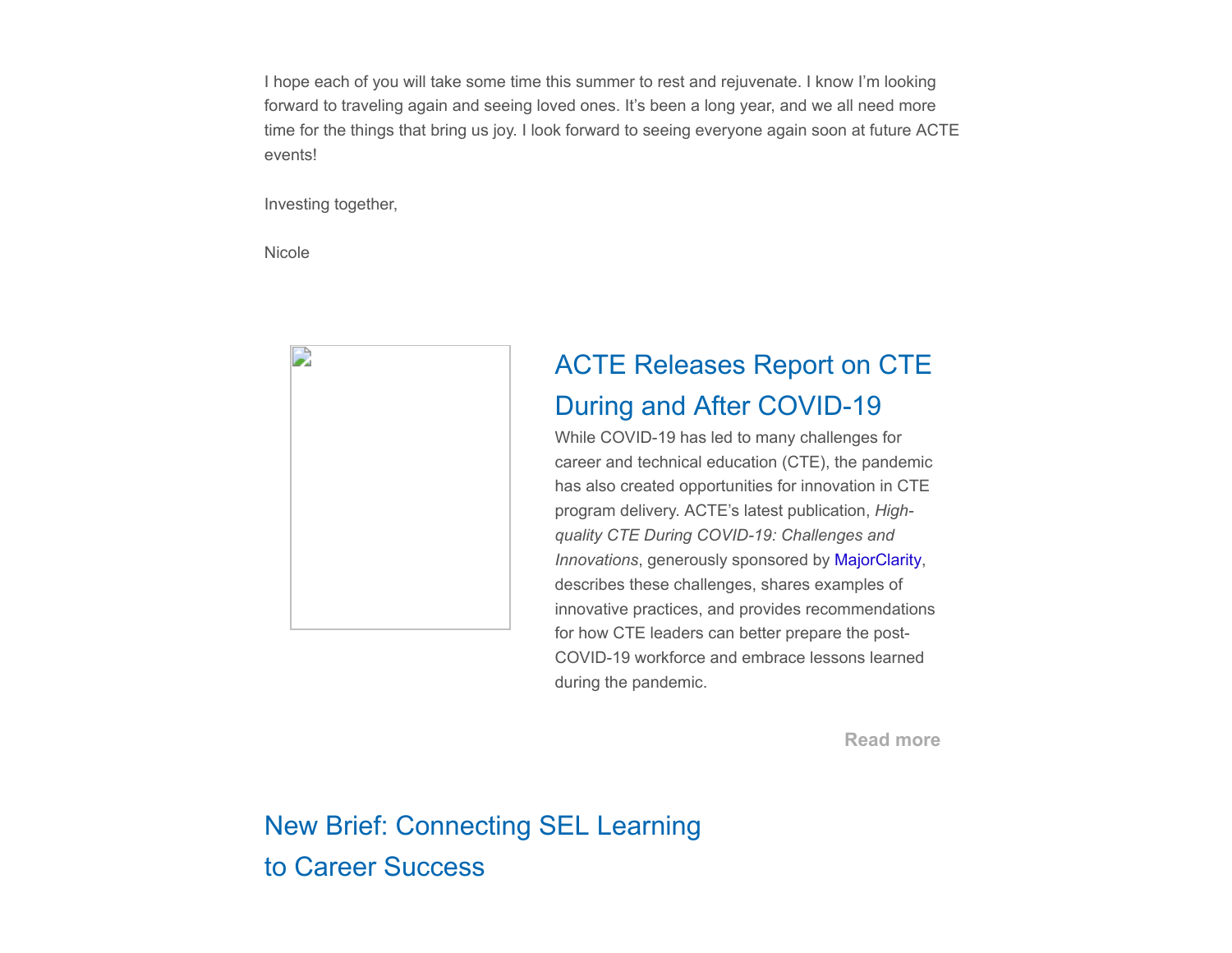Social-emotional learning (SEL) is gaining traction within schools, particularly as research demonstrates an increase in overall well-being and lifelong benefits. Fortunately, socialemotional skills can be learned, taught, interwoven and prioritized in CTE programs. This Xello-sponsored brief, the latest in its Student Career Development series, written by Dr. Angela Smith, School of Education, North Carolina State University, is now available.

**[Read more](https://www.acteonline.org/why-cte/student-career-development/)**





# Early Bird Registration for Hybrid VISION is Open

The most important event for career and technical educators, ACTE's CareerTech Hybrid VISION happens **Dec. 1–4** online and on-site in New Orleans, Louisiana. Featuring keynote speakers Kevin Brown, author of *The Hero Effect: Being Your Best When It Matters the Most*, and Anne Grady, entrepreneur and author of *Mind Over Moment: Harness the Power of Resilience*, VISION will provide unparalleled networking and concurrent program sessions covering best practices in remote, hybrid and in-person programming.

**[Learn more and register](https://www.careertechvision.com/index.cfm)**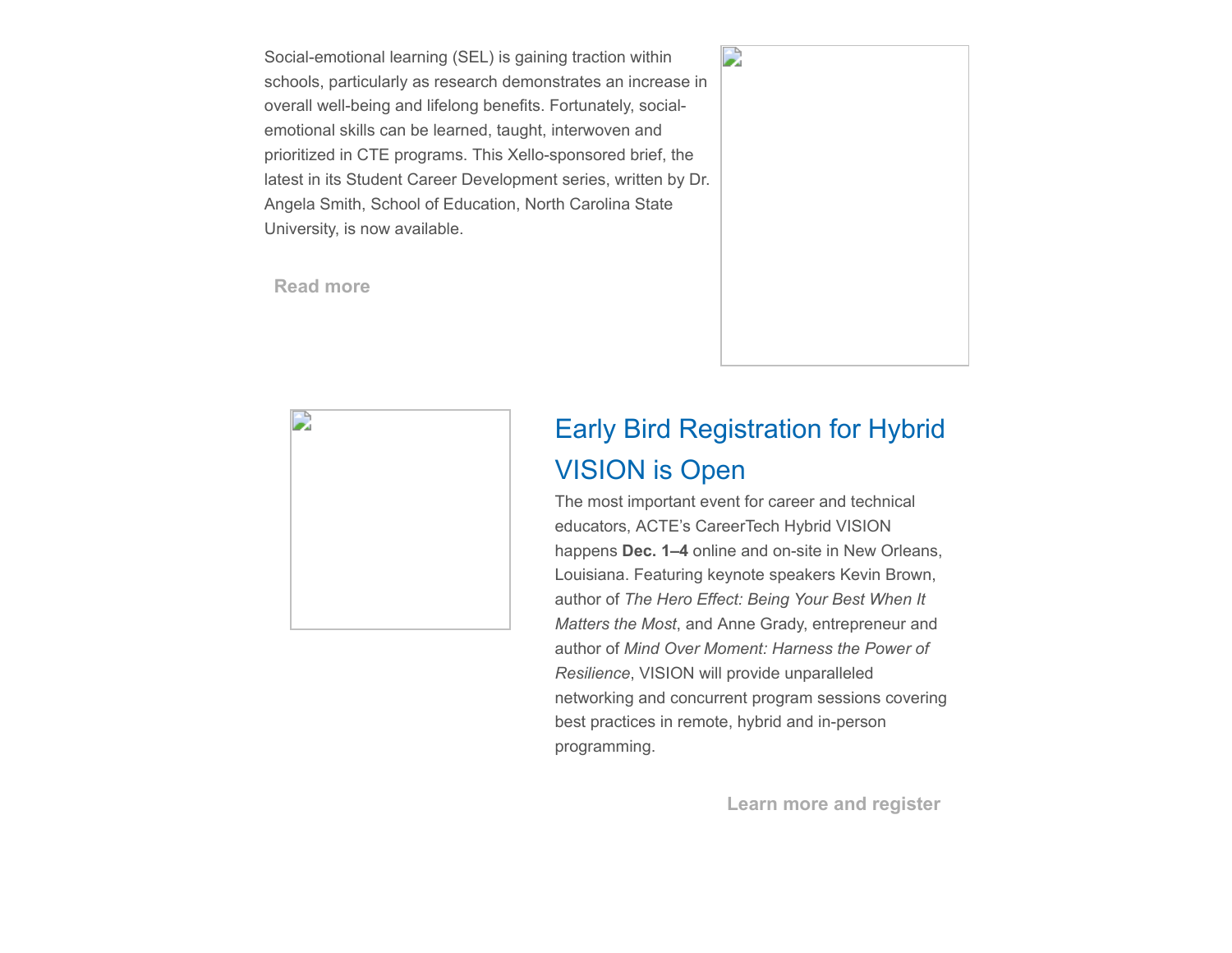#### Board of Directors Election —

#### Accepting Applications

Interested in serving the association as a member of the board of directors? Applications for open positions are due **June 15**. For more information, please see the guidelines for the board of directors nominations.



**[Learn more](https://www.acteonline.org/about/get-involved/board-election/)**



#### Upcoming Webinars

Plan to attend these free webinars, covering innovative best practices in CTE.

- Confronting Isms in the Classroom, **April 28 at 2:00 p.m. EST**
- Innovative Connections: STEM + CTE at Home or School, **May 4 at 4:00 p.m. ET**
- Equity for Remote Learning, **June 3 at 2:00 p.m. ET**
- Ensuring your classroom is providing equity for all CTE Students, **Aug. 5 at 2:00 p.m. ET**
- Pivoting to Practice: Making Your Work-based Learning Experiences Meaningful, **June 8 at 2:00 p.m. ET**
- Empowering Girls and Women in CTE, **July (date TBD)**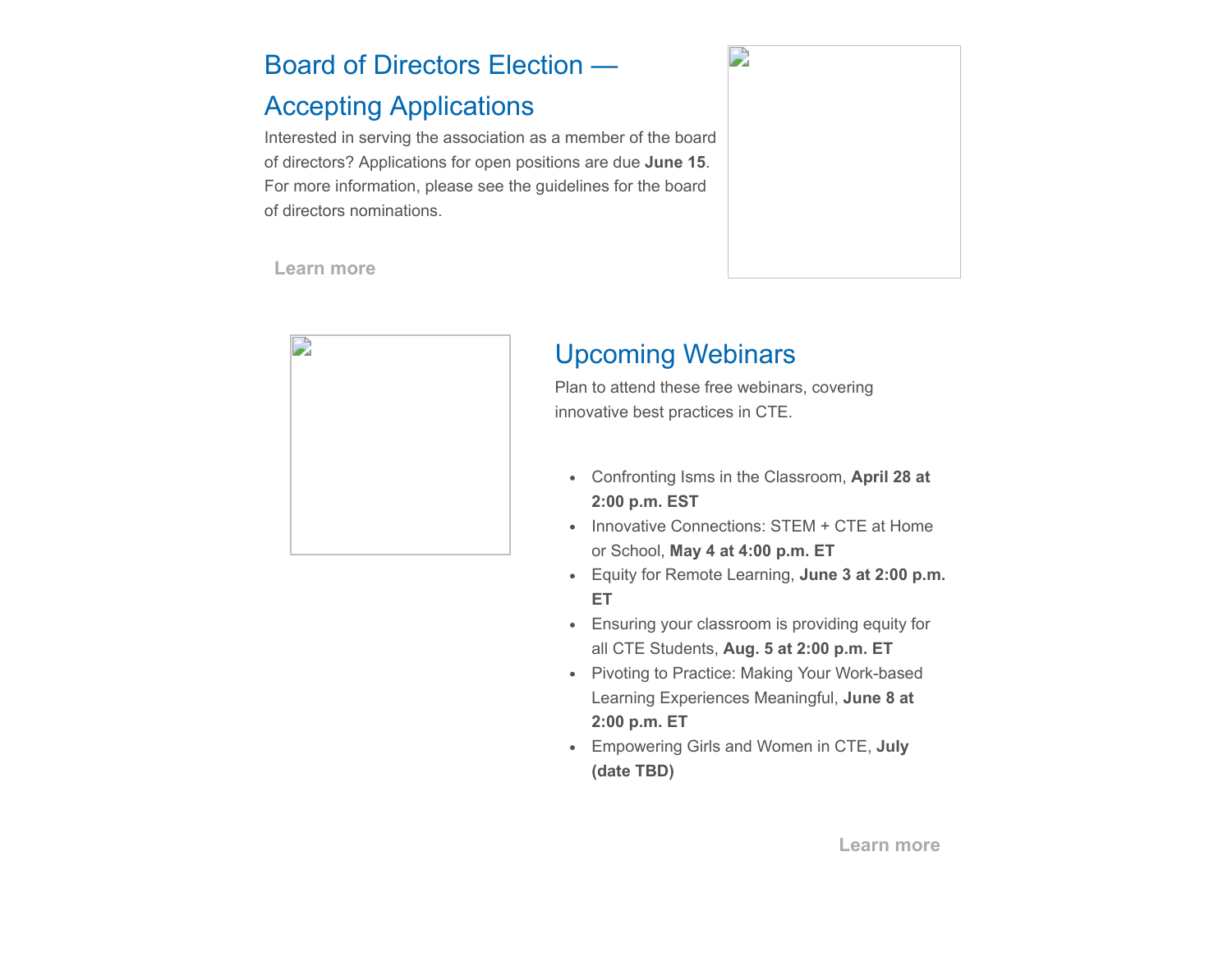### New CTE Learn Advocacy and Perkins Courses

#### ACTE is pleased to announce two new courses available via CTE Learn:



- *Spending and Managing Carl D. Perkins Grant Funds* introduces participants to the federal rules that govern the [spending and management of Perkins funds. LEARN](https://www.ctelearn.org/certified-courses/course/LC160/spending-and-managing-carl-d.-perkins-grant-funds-) **MORE**
- *CTE Advocacy: Policymakers and the Press* provides education professionals with the background, skills and know-how to successfully advocate and promote their CTE programs to both the press and policymakers at the local, state and federal levels. [LEARN MORE](https://www.ctelearn.org/certified-courses/course/LC170/cte-advocacy:-policymakers-and-the-press)



## ACTE Impact Awards — Call for **Nominations**

The ACTE Impact Awards recognize groups and individuals from the education, business and industry communities who contribute to the improvement, promotion and development of CTE. Individuals or entities making a positive impact on the image of CTE are eligible recipients of these awards. The deadline to apply for these two awards, the Business-Education Partnership Award and the Champion for CTE Award, is **May 1**.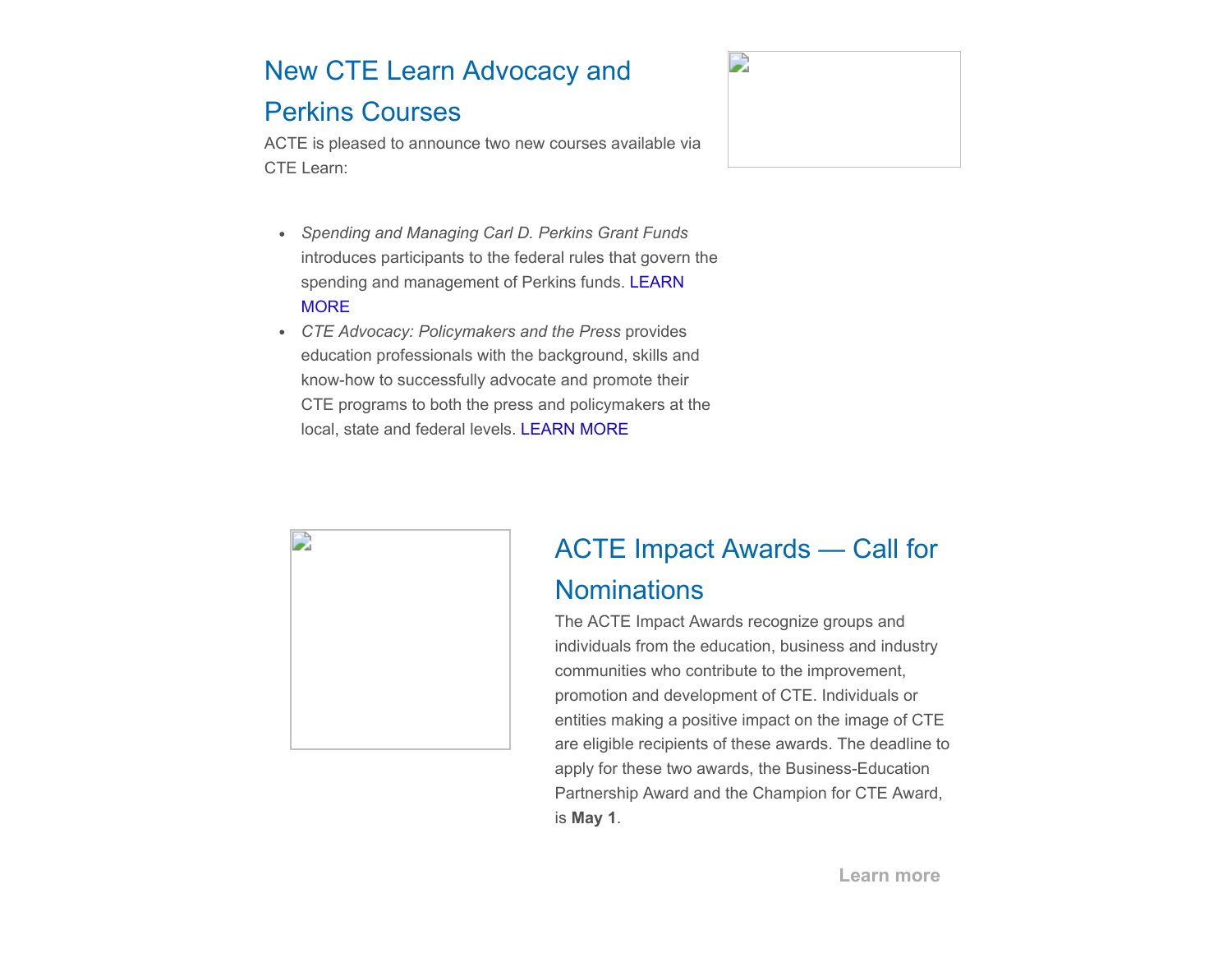# ACTE Student Trophy Design Contest Returns

ACTE is excited to announce our sixth annual student contest to redesign the 3D-printed trophies for the ACTE Excellence Awards. The winning trophy design will be 3D-printed by Stratasys and presented to the 10 national award winners at the 2021 ACTE Virtual Awards Gala on **Nov. 30**. We highly encourage you, your peers and students to participate in this year's contest — the deadline for design submissions is **May 1**.



**[Learn more](https://www.acteonline.org/professional-development/acte-awards/student-trophy-design-contest/)**



#### WBL Conference is Now Fully

#### **Virtual**

All sessions at ACTE's and Iowa's Work-based Learning (WBL) Conference this **April 29–30** will now be livestreamed. Next month's event will include more than 40 WBL topics presented live over Zoom to virtual participants. The ACTE WBL policy meeting, committee meetings and regional WBL receptions will also be hosted virtually. Check out the [schedule-at-a-glance,](https://nam10.safelinks.protection.outlook.com/?url=http%3A%2F%2Facte-news.informz.net%2Fz%2FcjUucD9taT04MzAwMjIwJnA9MSZ1PTkzODA3MDUwNiZsaT03MDQyNjY4Mg%2Findex.html&data=04%7C01%7Csstaton%40acteonline.org%7Ceab7901074b944713b8308d8e976f706%7Caa073e65c80e4bc7964cb85c6efc1992%7C0%7C0%7C637516044454493482%7CUnknown%7CTWFpbGZsb3d8eyJWIjoiMC4wLjAwMDAiLCJQIjoiV2luMzIiLCJBTiI6Ik1haWwiLCJXVCI6Mn0%3D%7C1000&sdata=yPgbcVnA91VbC2owgFqlbvoapgZHgGadhoBfRUohCO4%3D&reserved=0) and join us to learn about best practices in WBL from across the country.

**[Learn more](https://www.acteonline.org/wbl-conference/)**

### Signature Event for CTE **Administrators**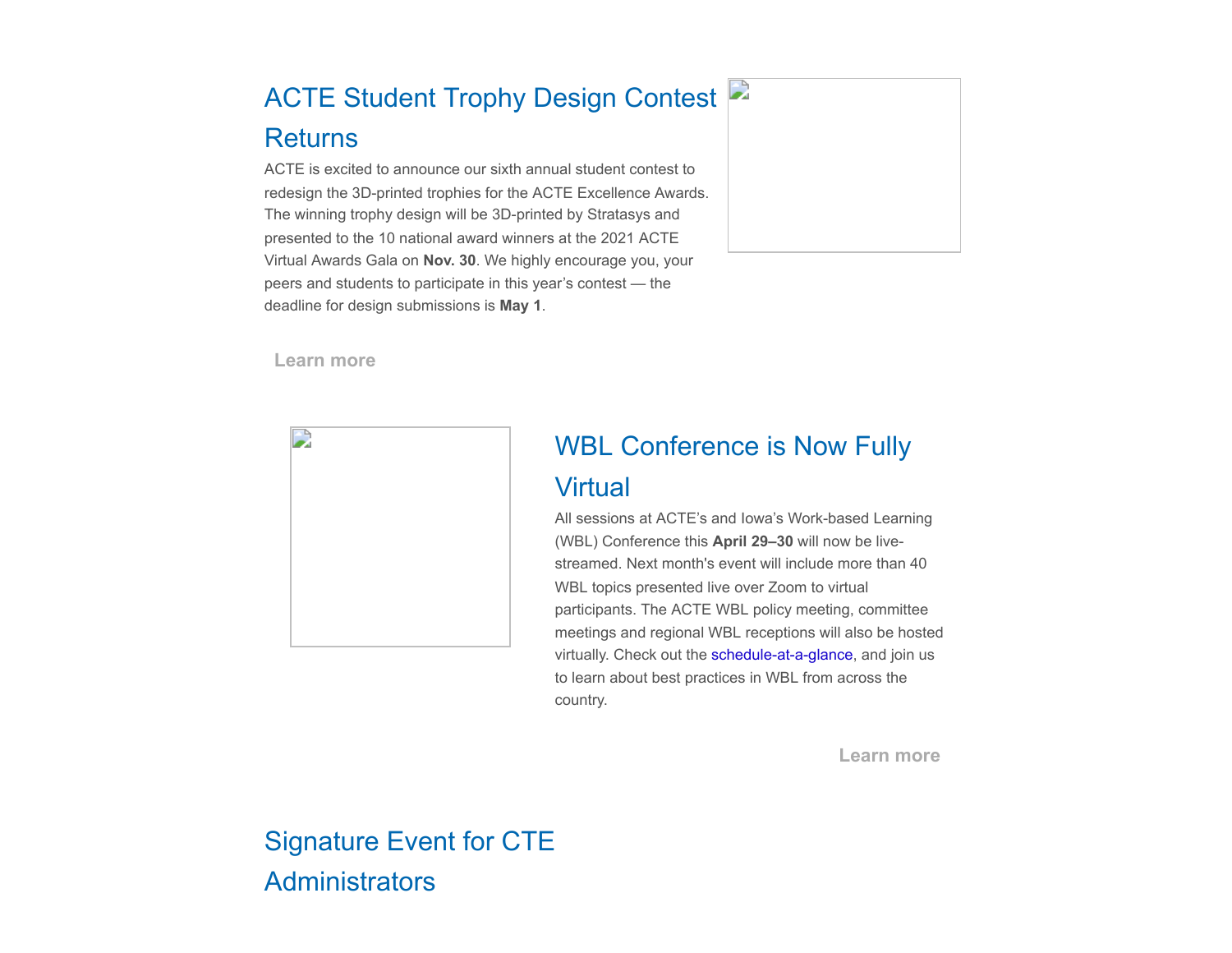Save the date for The Best Practices and Innovations in Career and Technical Education Conference, hosted by the ACTE Administration Division and NCLA and happening **Sept. 29–Oct. 1** in Austin, Texas. This annual conference is specifically focused on the professional development for administrators of both secondary and postsecondary CTE programs and institutions.

**[Learn more](https://www.acteonline.org/bestpractices/)**





### Contribute to a New National Career Clusters Framework

ACTE is pleased to share that Advance CTE is launching a crowdsourcing [portal](https://advancingtheframework.org/) to modernize The Career Clusters Framework! Through **May 7**, Advance CTE invites you to complete a set of idea challenges to ensure The National Career Clusters Framework bridges education and work, empowering each learner to explore, decide and prepare for dynamic and evolving careers.

**[Learn more](https://advancingtheframework.org/)**

#### Applications Are Open!

Now in its fifth year, the 2021 Harbor Freight Tools for Schools Prize for Teaching Excellence will award \$1 million in prizes to public high school skilled trades teachers and programs in the U.S. Apply by May 21, or share this opportunity with a deserving teacher.



**[Learn more](https://hftforschoolsprize.org/)**